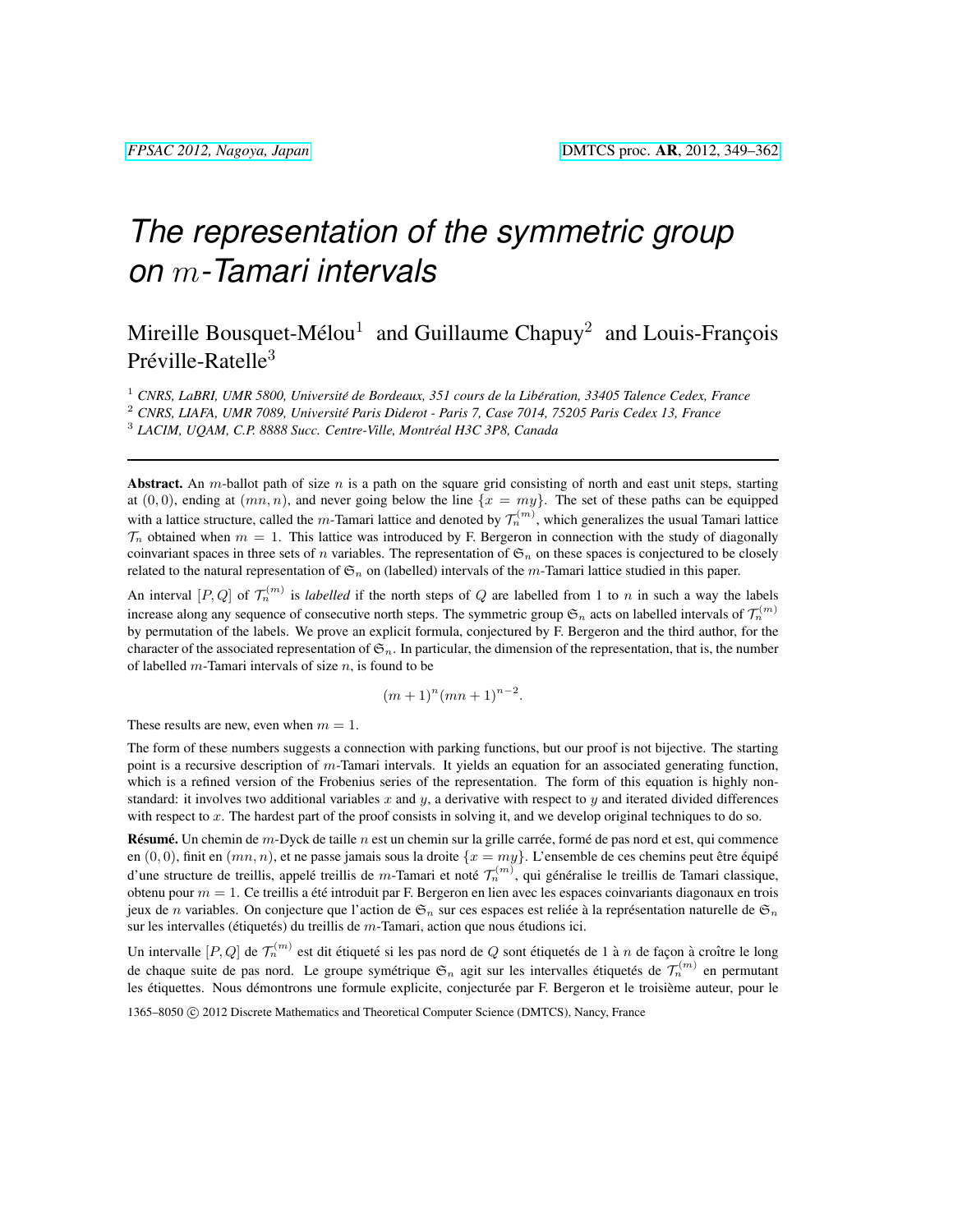caractère de cette représentation de  $\mathfrak{S}_n$ . En particulier, la dimension de cette représentation, c'est-à-dire le nombre d'intervalles de  $m$ -Tamari étiquetés de taille  $n$ , est

$$
(m+1)^n (mn+1)^{n-2}.
$$

Ces résultats sont nouveaux, y compris pour  $m = 1$ .

Leur forme suggère un lien avec les fonctions de stationnement, mais notre preuve n'est pas bijective. Le point de départ est une description récursive des intervalles. Elle mène à une équation pour une série génératrice associée, qui raffine la série de Frobenius de la représentation. Cette équation est d'une forme très inhabituelle : elle fait intervenir deux variables supplémentaires  $x$  et  $y$ , une dérivée par rapport à  $y$  et des différences divisées itérées par rapport à  $x$ . La partie la plus difficile de la preuve est la solution de cette équation, et nous développons une technique originale pour y parvenir.

**Keywords:** Enumeration — Representations of  $\mathfrak{S}_n$  — Lattice paths — Tamari lattices — Parking functions

### 1 Introduction and main result

An m*-ballot path* of size n is a path on the square grid consisting of north and east unit steps, starting at  $(0, 0)$ , ending at  $(mn, n)$ , and never going below the line  $\{x = my\}$ . It is well-known that there are

$$
\frac{1}{mn+1}\binom{(m+1)n}{n}
$$

such paths [\[DM47\]](#page-11-0), and that they are in bijection with  $(m + 1)$ -ary trees with n inner nodes.

François Bergeron recently defined on the set  $\mathcal{T}_n^{(m)}$  of m-ballot paths of size n an order relation. It is convenient to describe it via the associated covering relation, exemplified in Figure [1.](#page-1-0)

Definition 1 *Let* P *and* Q *be two* m*-ballot paths of size* n*. Then* Q *covers* P *if there exists in* P *an east step* a*, followed by a north step* b*, such that* Q *is obtained from* P *by swapping* a *and* S*, where* S *is the shortest factor of* P *that begins with* b *and is a (translated)* m*-ballot path.*



<span id="page-1-0"></span>Fig. 1: The covering relation between *m*-ballot paths ( $m = 2$ ).

It was shown in [\[BMFPR11\]](#page-11-1) that this order endows  $\mathcal{T}_n^{(m)}$  with a lattice structure, which is called the *m*-Tamari lattice of size n. When  $m = 1$ , it coincides with the classical Tamari lattice [\[BB09,](#page-11-2) [FT67,](#page-11-3) [HT72,](#page-12-0) [Knu06\]](#page-12-1).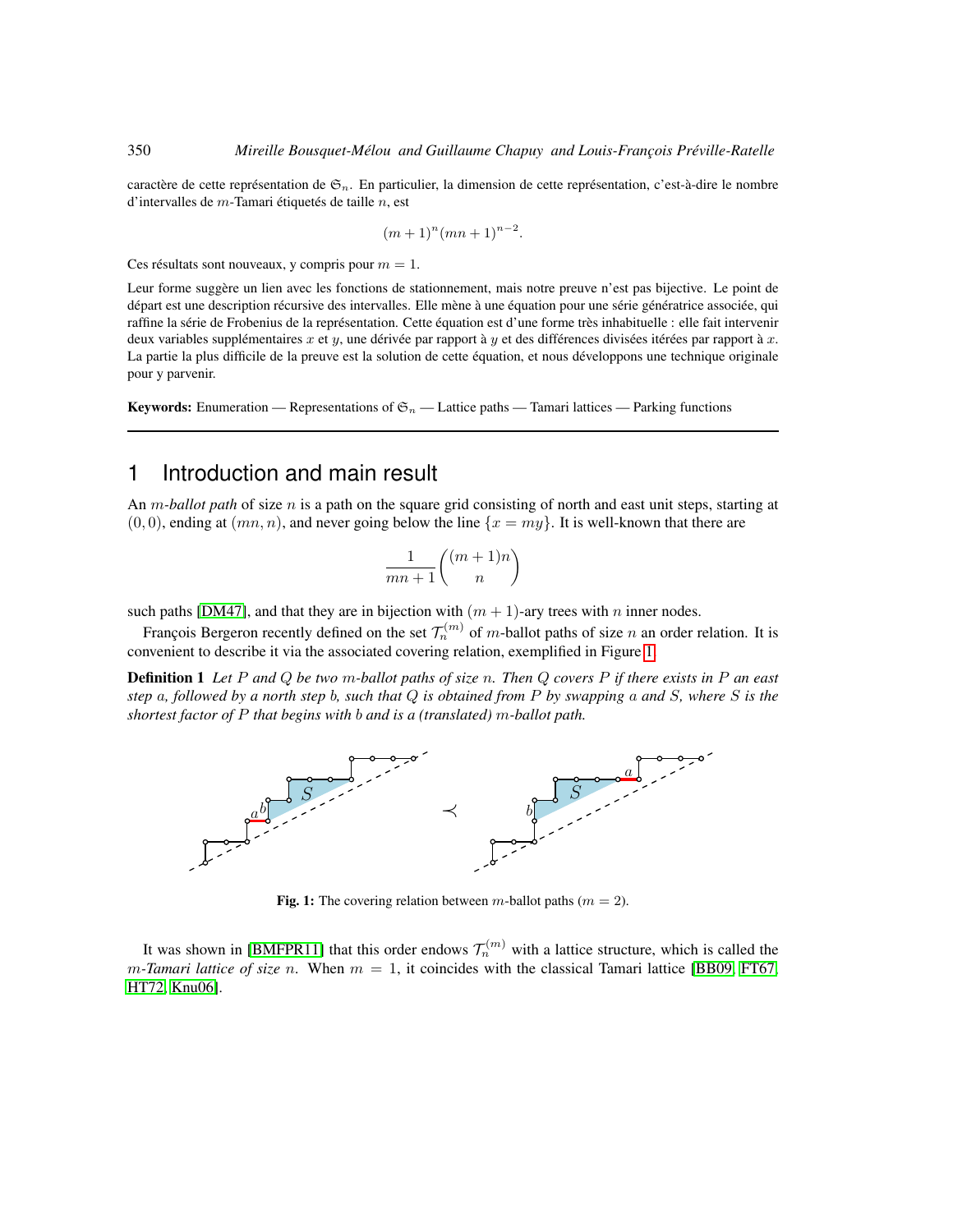

<span id="page-2-0"></span>Fig. 2: A labelled 2-Tamari interval, and its image under the action of  $\sigma = 235614$ .

The interest in these lattices is motivated by their — still conjectural — connections with trivariate diagonal coinvariant spaces [\[BPRar,](#page-11-4) [BMFPR11\]](#page-11-1). Some of them are detailed at the end of this introduction. In particular, it is believed that the representation of the symmetric group on these spaces is closely related to the representation of the symmetric group on *labelled* m-Tamari intervals. The aim of this paper is to characterize the latter representation, by describing explicitly its character.

So let us define this representation and state our main result. Let us call *ascent* of a ballot path a maximal sequence of consecutive north steps. An m-ballot path of size n is *labelled* if the north steps are labelled from 1 to  $n$ , in such a way the labels increase along ascents (see the upper paths in Figure [2\)](#page-2-0). These paths are in bijection with  $(1, m, \ldots, m)$ *-parking functions* of size n, in the sense of [\[SP02,](#page-12-2) [Yan01\]](#page-12-3): the function f associated with a path Q satisfies  $f(i) = k$  if the north step of Q labelled i lies at abscissa  $k - 1$ . Using the cycle lemma [\[Rio69\]](#page-12-4), it is easy to prove that the number of labelled m-ballot paths of size  $n$  is

$$
(mn+1)^{n-1}.\tag{1}
$$

<span id="page-2-1"></span>Now an m-Tamari interval  $[P,Q]$  is *labelled* if the upper path Q is labelled. The symmetric group  $\mathfrak{S}_n$ acts on labelled intervals of  $\mathcal{T}_n^{(m)}$  by permuting labels, and then reordering them in each ascent (Figure [2\)](#page-2-0). This is the representation that we study here. We call it the m-Tamari representation of  $\mathfrak{S}_n$ . Our main result is an explicit expression for the character  $\chi_m$  of this representation, which was conjectured by Bergeron and the third author [\[BPRar\]](#page-11-4).

<span id="page-2-3"></span>**Theorem 2** *Let*  $\lambda = (\lambda_1, \dots, \lambda_\ell)$  *be a partition of n and*  $\sigma$  *a permutation of*  $\mathfrak{S}_n$  *having cycle type*  $\lambda$ *. Then for the m-Tamari representation of*  $\mathfrak{S}_n$ *,* 

<span id="page-2-4"></span>
$$
\chi_m(\sigma) = (mn+1)^{\ell-2} \prod_{1 \le i \le \ell} \binom{(m+1)\lambda_i}{m\lambda_i}.
$$
 (2)

*Since*  $\mathfrak{S}_n$  *acts by permuting labelled intervals, this is also the number of labelled m-Tamari intervals left unchanged under the action of* σ*.*

<span id="page-2-2"></span>*In particular, the dimension of the representation, that is, the number of labelled* m*-Tamari intervals of size* n*, is*

$$
\chi_m(\text{id}) = (m+1)^n (mn+1)^{n-2}.
$$
\n(3)

We were unable to find a bijective proof of these amazingly simple formulas. Instead, our proof uses generating functions and goes as follows. We introduce a generating function  $F^{(m)}(t, p; x, y)$  counting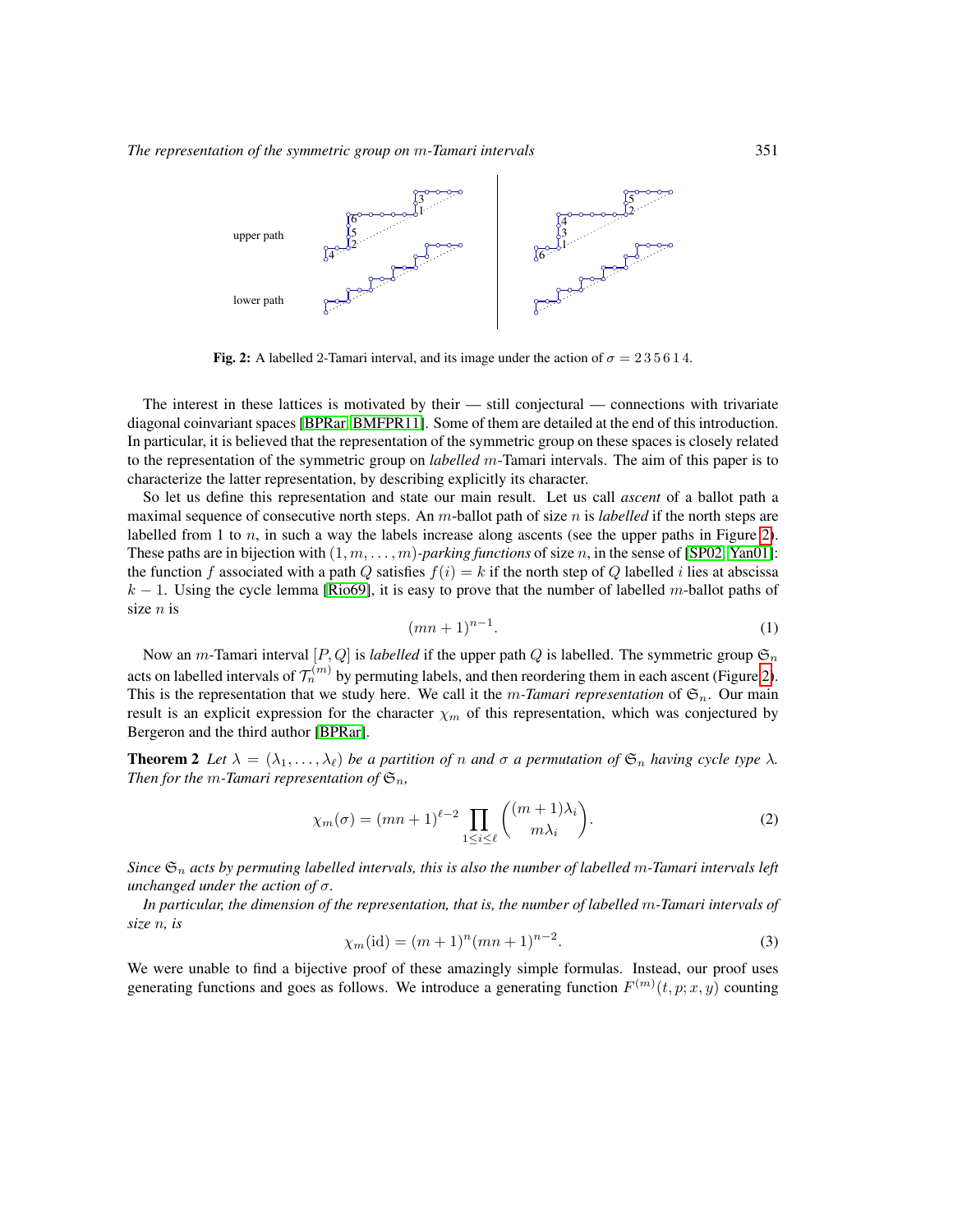labelled intervals according to multiple parameters, where p is an infinite sequence of variables  $p_1, p_2, \ldots$ which can be thought of as power sums. We call this series the *refined Frobenius series* of the m-Tamari representation (Section [2\)](#page-4-0). Then, we describe a recursive construction of intervals and translate it into a functional equation defining  $F^{(m)}(t, p; x, y)$  (Proposition [7,](#page-7-0) Section [3\)](#page-6-0). The form of this equation is new to us, and its solution is the most difficult and original part of the paper. Due to lack of space, we only give the proof for  $m = 1$ , after having explained the general principles of our approach, which are valid for all m (Section [4\)](#page-7-1). The complete version of this paper has appeared on the ArXiv [\[BMCPR12\]](#page-11-5).

In the remainder of this section, we recall some of the conjectured connections between Tamari intervals and trivariate diagonal coinvariant spaces. They seem to parallel the (now proved) connections between ballot paths and bivariate diagonal coinvariant spaces, which have attracted considerable attention in the past 20 years [\[GH02,](#page-11-6) [Hag03,](#page-11-7) [Hag08,](#page-11-8) [HL05,](#page-11-9) [Hai94,](#page-11-10) [Hai02,](#page-11-11) [Loe03\]](#page-12-5) and are still a very active area of research today, as shown by recent papers by Armstrong, Garsia, Haglund, Hicks, Loehr, Rhoades, Stout, Xin, Zabrocki... which we do not cite in details here for the sake of concision.

Let  $X = (x_{i,j})_{1 \le i \le k \atop 1 \le j \le n}$ . The diagonal coinvariant space  $\mathcal{DR}_{k,n}$  is defined as the quotient of the ring  $\mathbb{C}[X]$  of polynomials in the coefficients of X by the ideal J generated by constant-term free polynomials that are invariant under permuting the columns of X. For example when  $k = 2$ , denoting  $x_{1,j} = x_j$  and  $x_{2,j} = y_j$ , the ideal  $\mathcal J$  is generated by constant-term free polynomials  $f$  such that for all  $\sigma \in \mathfrak{S}_n$ ,

$$
f(X) = \sigma(f(X))
$$
, where  $\sigma(f(X)) = f(x_{\sigma(1)}, \ldots, x_{\sigma(n)}, y_{\sigma(1)}, \ldots, y_{\sigma(n)})$ .

An *m-extension* of these spaces is of great importance here [\[GH96\]](#page-11-12). Let A be the ideal of  $\mathbb{C}[X]$  generated by *alternants* under the diagonal action described above. There is a natural action of  $\mathfrak{S}_n$  on the quotient space  $\mathcal{A}^{m-1}/\mathcal{J}\mathcal{A}^{m-1}$ . Let us twist this action by the  $(m-1)$ <sup>st</sup> power of the sign representation  $\varepsilon$ : this gives rise to spaces

$$
\mathcal{DR}^m_{k,n}:=\varepsilon^{m-1}\otimes\mathcal{A}^{m-1}\big/\mathcal{JA}^{m-1},
$$

so that  $\mathcal{DR}_{k,n}^1 = \mathcal{DR}_{k,n}$ . It is now a famous theorem of Haiman [\[Hai02,](#page-11-11) [HHL](#page-11-13)+05] that, as representations of  $\mathfrak{S}_n$ ,

$$
\mathcal{DR}_{2,n}^m \cong \varepsilon \otimes \text{ Park}_m(n)
$$

where  $Park_m(n)$  is the m-parking representation of  $\mathfrak{S}_n$ . This representation is defined as the action on labelled  $m$ -ballot paths<sup>[\(i\)](#page-3-0)</sup> that permutes the labels and then reorders them so that they increase in each ascent. The character of this representation, evaluated at a permutation of cycle type  $\lambda = (\lambda_1, \dots, \lambda_\ell)$  is  $(mn + 1)^{\ell-1}$ . This formula, which generalizes [\(1\)](#page-2-1), is easily proved using the cycle lemma.

In the case of three sets of variables, it is conjectured by Bergeron and the third author [\[BPRar\]](#page-11-4) that, as representations of  $\mathfrak{S}_n$ ,

$$
\mathcal{DR}_{3,n}^m \cong \varepsilon \otimes Tam_m(n),
$$

where  $Tam_m(n)$  is the representation of the symmetric group on labelled m-Tamari intervals that we study in this paper. The fact that the dimension of this space seems to be given by [\(3\)](#page-2-2) is an earlier conjecture due to F. Bergeron (also observed for small values of n by Haiman [\[Hai94\]](#page-11-10) in the case  $m = 1$ ).

<span id="page-3-0"></span> $(i)$  which, as discussed above, are equivalent to parking functions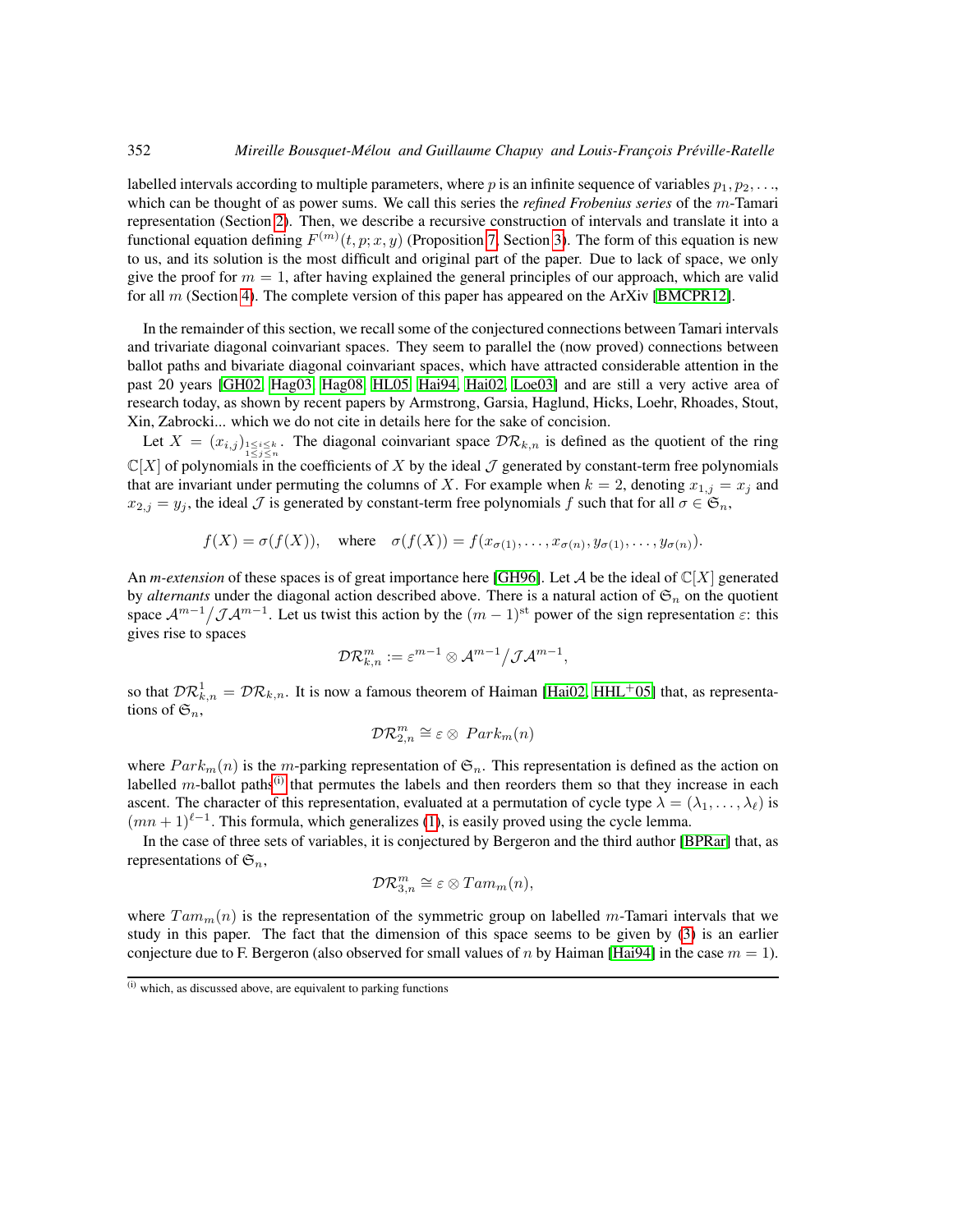### <span id="page-4-0"></span>2 The refined Frobenius series

#### <span id="page-4-3"></span>*2.1 Definitions and notation*

Let  $\mathbb L$  be a commutative ring and t an indeterminate. We denote by  $\mathbb L[t]$  (resp.  $\mathbb L[[t]])$  the ring of polynomials (resp. formal power series) in t with coefficients in  $\mathbb{L}$ . If  $\mathbb{L}$  is a field, then  $\mathbb{L}(t)$  denotes the field of rational functions in t. This notation is generalized to polynomials, fractions and series in several indeterminates. We denote by bars the reciprocals of variables: for instance,  $\bar{u} = 1/u$ , so that  $\mathbb{L}[u, \bar{u}]$  is the ring of Laurent polynomials in u with coefficients in L. The coefficient of  $u^n$  in a Laurent polynomial  $F(u)$  is denoted by  $[u^n]F(u)$ .

We use classical notation relative to integer partitions, which we recall briefly. A *partition*  $\lambda$  of n is a non-increasing sequence of integers  $\lambda_1 \geq \lambda_2 \geq \cdots \geq \lambda_\ell > 0$  summing to n. We write  $\lambda \vdash n$  to mean that  $\lambda$  is a partition of *n*. Each component  $\lambda_i$  is called a *part*. For  $i \ge 1$ , the number of *parts* equal to *i* in  $\lambda$  is denoted by  $m_i(\lambda)$ . The *cycle type* of a permutation  $\sigma \in \mathfrak{S}_n$  is the partition of n whose parts are the lengths of the cycles of  $\sigma$ . This partition is denoted by  $\lambda(\sigma)$ . The number of permutations  $\sigma \in \mathfrak{S}_n$  having cycle type  $\lambda \vdash n$  equals  $\frac{n!}{z_{\lambda}}$  where  $z_{\lambda} := \prod_{i \geq 1} i^{m_i(\lambda)} m_i(\lambda)!$ .

We let  $p = (p_1, p_2, \dots)$  be an infinite list of independent variables, and for  $\lambda$  a partition of n, we let  $p_{\lambda} = p_{\lambda_1} \dots p_{\lambda_{\ell(\lambda)}}$ . The reader may view the  $p_{\lambda}$ 's as the power sums in some ground set of variables. This point of view is not really needed in this paper, but it explains why we call *refined Frobenius series* our main generating function. Throughout the paper, we denote by  $\mathbb{K} = \mathbb{Q}(p_1, p_2, \dots)$  the field of rational fractions in the  $p_i$ 's with rational coefficients.

Given a Laurent polynomial  $P(u)$  in a variable u, we denote by  $[u^{\geq}]P(u)$  the *non-negative part of*  $P(u)$  *in* u, defined by

$$
[u^{\geq}]P(u) = \sum_{i \geq 0} P_i u^i \quad \text{ if } \quad P(u) = \sum_{i \in \mathbb{Z}} P_i u^i.
$$

The definition is then extended by linearity to power series whose coefficients are Laurent polynomials in u. We define similarly the positive part of  $P(u)$ , denoted by  $[u^>]P(u)$ .

We now introduce several series and polynomials which play an important role in this paper. They depend on two independent variables u and z. First, we let  $v \equiv v(u)$  be the following Laurent polynomial in  $u$ :

$$
v = (1+u)^{m+1}u^{-m}.
$$

We now consider the following series:

<span id="page-4-2"></span>
$$
V(u) = \sum_{k\geq 1} \frac{p_k}{k} v^k z^k.
$$
\n<sup>(4)</sup>

It is is a formal power series in z whose coefficients are Laurent polynomials in u over the field K. Finally we define the two following formal power series in  $z$ :

<span id="page-4-1"></span>
$$
L \equiv L(z, p) := [u^0]V(u) = \sum_{k \ge 1} \frac{p_k}{k} {m_k + 1 \choose mk} z^k,
$$
 (5)

$$
K(u) \equiv K(z, p; u) := [u^>]V(u) = \sum_{k \ge 1} \frac{p_k}{k} z^k \sum_{i=mk+1}^{(m+1)k} \binom{(m+1)k}{i} u^{i-mk}.
$$
 (6)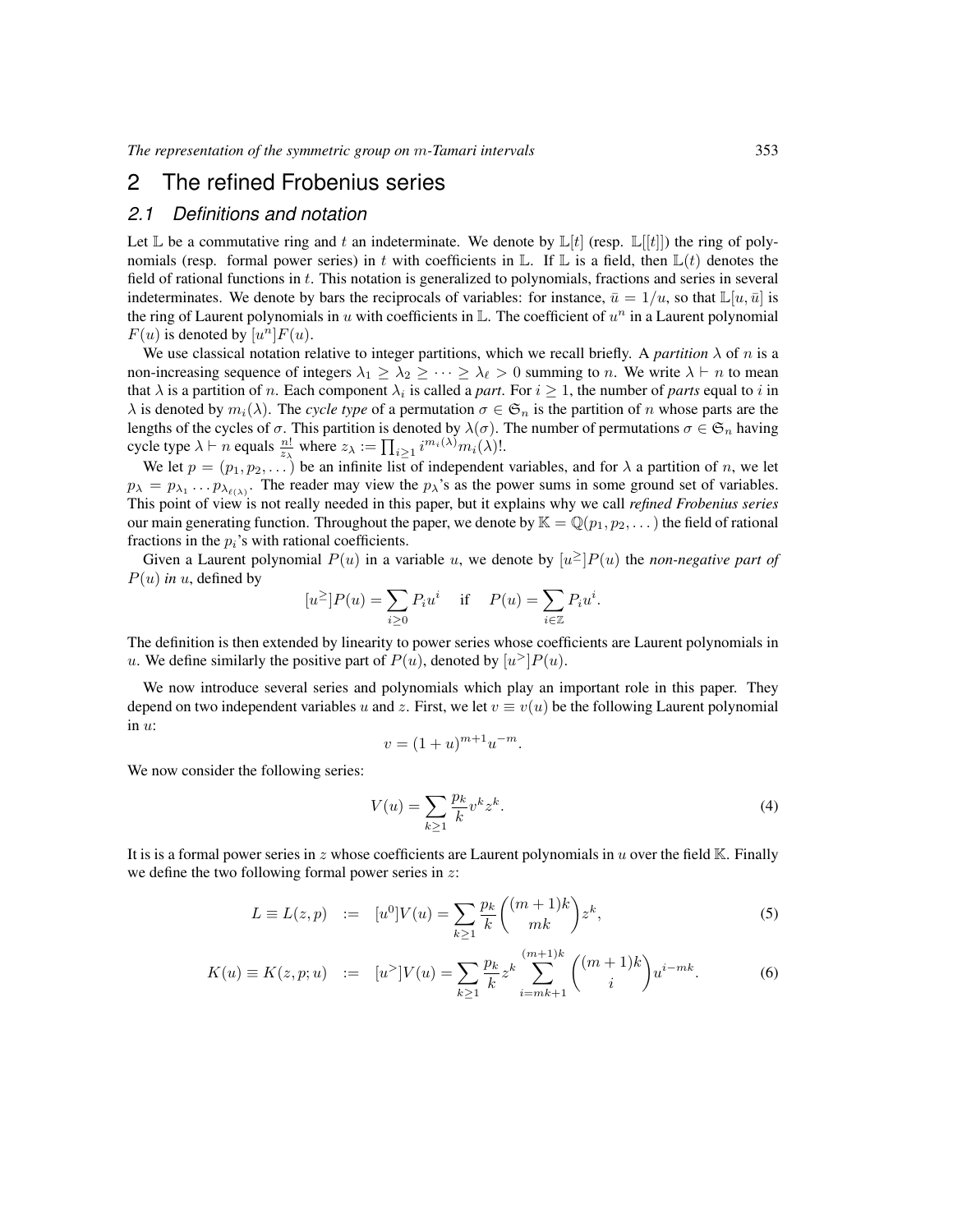In our notation, we will often omit the dependence of series in t, z, and p, just keeping track, as above, of the variables  $u, x$  and  $y$ , which play a special role in our equations.

#### *2.2 A refined theorem*

As stated in Theorem [2,](#page-2-3) the value of the character  $\chi_m(\sigma)$  is the number of labelled intervals fixed under the action of  $\sigma$ , and one may see [\(2\)](#page-2-4) as an enumerative result. Our main result is a refinement of (2) where we take into account two more parameters, which we now define. The first parameter is the number of *contacts* of the interval: A *contact* of an m-ballot path P is a vertex of P lying on the line  $\{x = my\}$ , and a *contact* of an m-Tamari interval  $[P,Q]$  is a contact of the *lower* path P. We denote by  $c(P)$  the number of contacts of P.

By definition of the action of  $\mathfrak{S}_n$  on m-Tamari intervals, a labelled interval  $I = [P, Q]$  is fixed by a permutation  $\sigma \in \mathfrak{S}_n$  if and only if  $\sigma$  stabilizes the set of labels of each ascent of Q. Equivalently, each cycle of  $\sigma$  is contained in the label set of an ascent of Q. If this holds, we let  $r_{\sigma}(I)$  be the number of cycles of  $\sigma$  occurring in the *first* ascent of  $Q$ : this is our second parameter.

The main object we handle in this paper is a generating function for pairs  $(\sigma, I)$ , where  $\sigma$  is a permutation and  $I = [P,Q]$  is a labelled m-Tamari interval fixed by  $\sigma$ . In this series  $F^{(m)}(t, p; x, y)$ , pairs  $(\sigma, I)$ are counted by the size (variable t), the number  $c(P)$  of contacts (variable x), the parameter  $r_{\sigma}(Q)$  (variable y), and the cycle type of  $\sigma$  (one variable  $p_i$  for each cycle of size i in  $\sigma$ ). Moreover,  $F^{(m)}(t, p; x, y)$ is an exponential series in  $t$ . That is,

<span id="page-5-0"></span>
$$
F^{(m)}(t, p; x, y) := \sum_{n \ge 0} \frac{t^n}{n!} \sum_{I = [P, Q]} \sum_{\sigma \in \text{Stab}(I)} x^{c(P)} y^{r_{\sigma}(Q)} p_{\lambda(\sigma)},
$$
(7)

where the second and third sum are taken respectively on all labelled  $m$ -Tamari intervals I of size  $n$ , and on all permutations  $\sigma \in \mathfrak{S}_n$  fixing *I*. Note that when  $(x, y) = (1, 1)$ , we have:

$$
F^{(m)}(t, p; 1, 1) = \sum_{n\geq 0} \frac{t^n}{n!} \sum_{I=[P,Q]} \sum_{\sigma \in \text{Stab}(I)} p_{\lambda(\sigma)} = \sum_{n\geq 0} \frac{t^n}{n!} \sum_{\sigma \in \mathfrak{S}_n} \chi_m(\sigma) p_{\lambda(\sigma)} = \sum_{n\geq 0} t^n \sum_{\lambda \vdash n} \chi_m(\lambda) \frac{p_{\lambda}}{z_{\lambda}},
$$

since the value of character depends only on the cycle type (which justifies the notation  $\chi_m(\lambda)$ ), and  $\frac{n!}{z_\lambda}$  is the number of permutations of cycle type  $\lambda$ . Hence, in representation theoretic terms,  $[t^n]F^{(m)}(t, p; 1, 1)$ is the *Frobenius characteristic* of the *m*-Tamari representation of  $\mathfrak{S}_n$ , also equal to  $\sum_{\lambda\vdash n} c(\lambda)s_\lambda$ , where  $s_{\lambda}$  is the Schur function of shape  $\lambda$  and  $c(\lambda)$  is the multiplicity of the irreducible representation associated with  $\lambda$  in the *m*-Tamari representation. For this reason, we call  $F^{(m)}(t, p; x, y)$  a *refined Frobenius series*.

Our most general result is a (complicated) expression of  $F^{(m)}(t, p; x, y)$ , which becomes simple when  $y = 1$ . We state here the result for  $y = 1$ .

**Theorem 3** Let  $F^{(m)}(t, p; x, y) \equiv F(t, p; x, y)$  be the refined Frobenius series of the m-Tamari repre*sentation, defined by* [\(7\)](#page-5-0)*. Let* z *and* u *be two indeterminates, and write*

<span id="page-5-3"></span><span id="page-5-2"></span><span id="page-5-1"></span>
$$
t = ze^{-mL} \quad and \quad x = (1+u)e^{-mK(u)}, \tag{8}
$$

*where*  $L \equiv L(z, p)$  *and*  $K(u) \equiv K(z, p; u)$  *are defined by* [\(5\)](#page-4-1) *and* [\(6\)](#page-4-1)*. Then*  $F(t, p; x, 1)$  *becomes a series in* z *with polynomial coefficients in* u *and the* p<sup>i</sup> *, and this series has a simple expression:*

$$
F(t, p; x, 1) = (1 + \bar{u})e^{K(u) + L} \left( (1 + u)e^{-m(u)} - 1 \right)
$$
\n(9)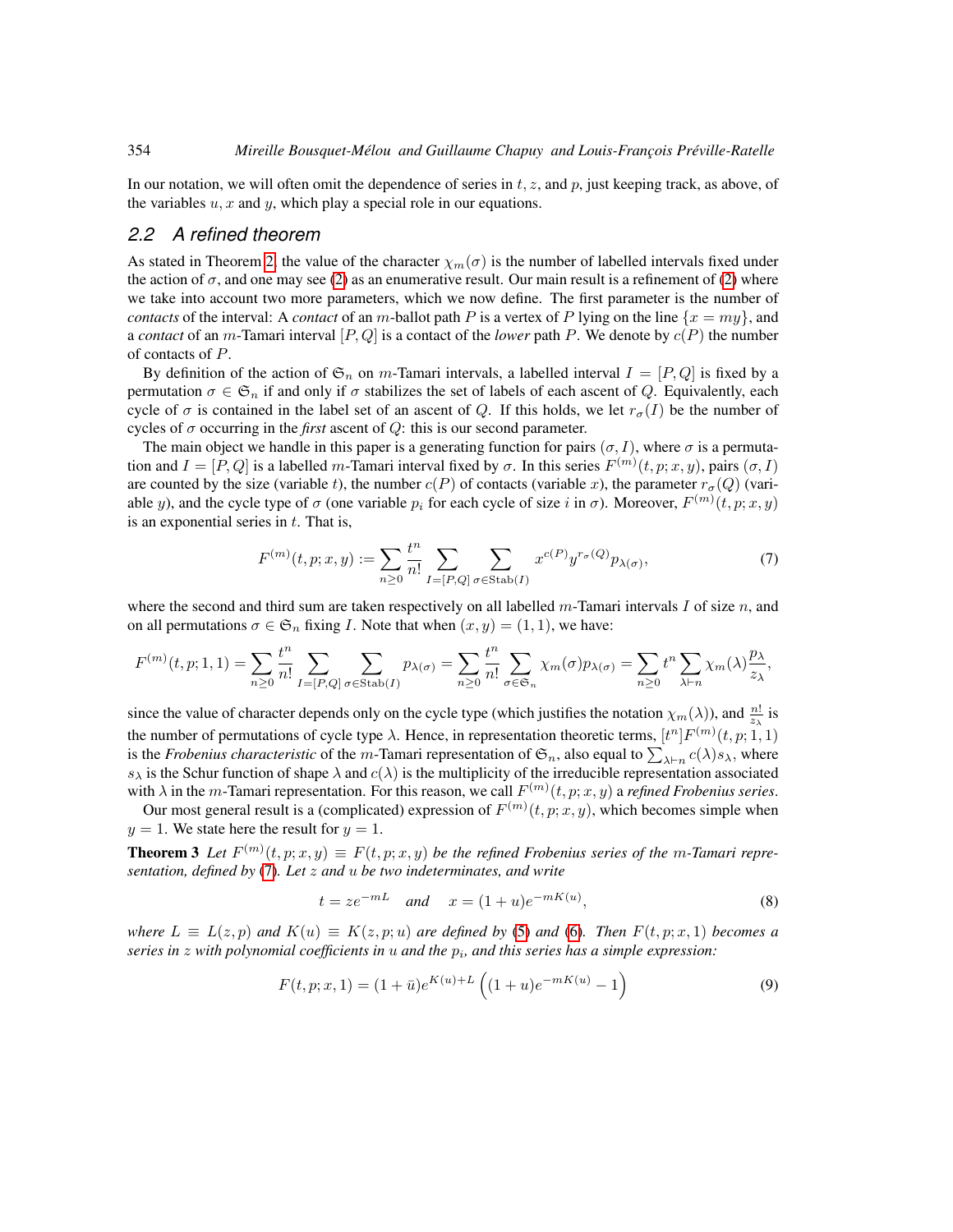*The representation of the symmetric group on* m*-Tamari intervals* 355

*with*  $\bar{u} = 1/u$ *. In particular, in the limit*  $u \rightarrow 0$ *, we obtain* 

$$
F(t, p; 1, 1) = e^{L} \left( 1 - m \sum_{k \ge 1} \frac{p_k}{k} z^k \binom{(m+1)k}{mk+1} \right).
$$

*Extracting the coefficient of*  $p_{\lambda}/z_{\lambda}$  *(via Lagrange's inversion) shows that for a permutation*  $\sigma \in \mathfrak{S}_n$  *of cycle type*  $(\lambda_1, \ldots, \lambda_\ell)$ *, the value of the m-Tamari character at*  $\sigma$  *is given by* [\(2\)](#page-2-4).

Discovering the parametrization [\(8\)](#page-5-1) of t in terms of z was easy using the conjectured value [\(2\)](#page-2-4) of the character. Finding the parametrization of x in terms of u was difficult, but essential, since the variable x is crucial in our approach (see [\(11\)](#page-7-2)). Our expression of  $F^{(m)}(t, p; x, y)$  will appear in the complete version of the paper. When  $m = 1$ , it takes a reasonably simple form.

**Theorem 4** Let  $F^{(1)}(t, p; x, y) \equiv F(t, p; x, y)$  be the refined Frobenius series of the 1-Tamari represen*tation, defined by* [\(7\)](#page-5-0)*. Let* z *and u be two indeterminates, define*  $V(u)$ *, L and*  $K(u)$  *by* [\(4–](#page-4-2)[6\)](#page-4-1) (with  $m = 1$ ) *and set*  $t = ze^{-L}$  *and*  $x = (1 + u)e^{-K(u)}$ . Then  $F(t, p; x, y)$  becomes a formal power series in z with *polynomial coefficients in* u *and* y*, given by*

<span id="page-6-2"></span><span id="page-6-1"></span>
$$
F(t, p; x, y) = (1 + u) [u2] \Big( e^{yV(u) - K(u)} - \bar{u}e^{yV(u) - K(\bar{u})} \Big). \tag{10}
$$

#### Remarks

1. It is easily seen that the case  $y = 1$  of [\(10\)](#page-6-1) reduces to the case  $m = 1$  of [\(9\)](#page-5-2).

2. When  $p_1 = 1$  and  $p_i = 0$  for  $i > 1$ , the only permutation that contributes is the identity. We are thus simply counting labelled 1-Tamari intervals, by their size (variable t), the number of contacts (variable x) and the size of the first ascent (variable y). We have  $V(u) = v = (1 + u)(1 + \bar{u})$ ,  $K(u) = zu$  and the extraction of the positive part in  $u$  in [\(10\)](#page-6-1) can be performed explicitly:

$$
F(t,1,0,\ldots;x,y) = (1+u)[u^{\geq}] \left( e^{yzv - zu} - \bar{u}e^{yzv - z\bar{u}} \right)
$$
  
= 
$$
(1+u)e^{2yz} \left( \sum_{0 \leq i \leq j} u^{j-i} \frac{z^{i+j}y^{i}(y-1)^{j}}{i!j!} - \sum_{0 \leq j < i} u^{i-j-1} \frac{z^{i+j}y^{i}(y-1)^{j}}{i!j!} \right).
$$

When  $x = 1$ , that is,  $u = 0$ , the double sums in this expression reduce to simple sums, and the generating function of labelled Tamari intervals, counted by the size and the length of the first ascent, is expressed in terms of Bessel functions:

$$
\frac{F(t,1,0,\ldots;1,y)}{e^{2yz}} = \sum_{i\geq 0} \frac{z^{2i}y^i(y-1)^i}{i!^2} - \sum_{j\geq 0} \frac{z^{2j+1}y^{j+1}(y-1)^j}{(j+1)!j!}.
$$

### <span id="page-6-0"></span>3 A functional equation

In this section, we describe a recursive construction of labelled m-Tamari intervals, and translate it into a functional equation satisfied by the generating function  $F^{(m)}(t, p; x, y)$ .

We encode the north (resp. east) steps of a ballot path by the letters N and E. We first recall a result that allows us to see the  $m$ -Tamari lattice as a sublattice of the standard 1-Tamari lattice (called Tamari lattice for short; similarly, a 1-ballot path is called below a ballot path).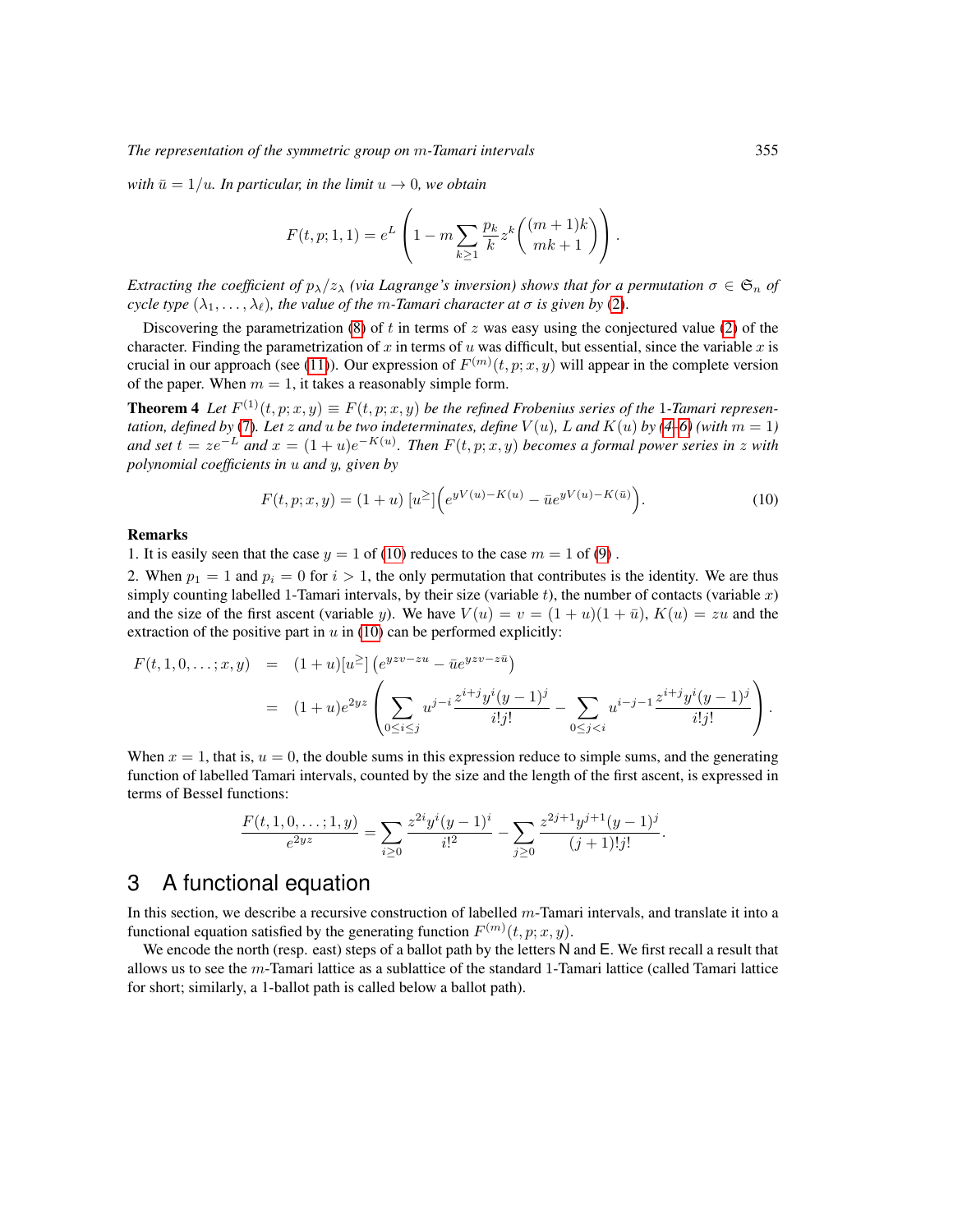Proposition 5 ([\[BMFPR11,](#page-11-1) Prop. 4]) *Replacing each north step of an* m*-ballot path by a sequence of*  $m$  *north steps induces an order preserving bijection between*  $\mathcal{T}_n^{(m)}$  and the sublattice of  $\mathcal{T}_{nm}$  consisting *of the paths that are larger than or equal to*  $N^mE^m \dots N^mE^m$ .

The functional equation of Proposition [7](#page-7-0) below follows, although not in a straighforward manner, from a recursive description of Tamari intervals that can be found in [\[BMFPR11\]](#page-11-1). We say that a Tamari interval  $I = [P, Q]$  is *pointed* if its lower path P has a distinguished contact. Such a contact splits P into two ballot paths  $P^{\ell}$  and  $P^r$ , respectively located to the left and to the right of the contact. We use the notation  $I = [P^{\ell}P^{r}, Q]$  to denote a pointed Tamari interval.

**Proposition 6** ([\[BMFPR11\]](#page-11-1)) Let  $I_1 = [P_1^{\ell} P_1^r, Q_1]$  be a pointed Tamari interval, and let  $I_2 = [P_2, Q_2]$ *be a Tamari interval. Construct the ballot paths*  $P = NP_1^{\ell}E P_1^r P_2$  and  $Q = NQ_1 E Q_2$ . *Then*  $I = [P, Q]$ *is a Tamari interval. Moreover, the mapping*  $(I_1, I_2) \mapsto I$  *is a bijection between pairs*  $(I_1, I_2)$  *formed of a pointed Tamari interval and a Tamari interval, and Tamari intervals* I *of positive size.*

We do not give here the proof of the following proposition, but refer the reader to [\[BMCPR12\]](#page-11-5).

**Proposition 7** For  $m \geq 1$ , let  $F^{(m)}(t, p; x, y) \equiv F(x, y)$  be the refined Frobenius series of the m-Tamari *representation, defined by* [\(7\)](#page-5-0)*. Then*

<span id="page-7-2"></span>
$$
F(x,y) = \exp\left(y \sum_{k\geq 1} \frac{p_k}{k} \left(tx(F(x,1)\Delta)^{(m)}\right)^{(k)}\right)(x),\tag{11}
$$

*where* ∆ *is the following divided difference operator*

<span id="page-7-0"></span>
$$
\Delta S(x) = \frac{S(x) - S(1)}{x - 1},
$$

*and the powers* m *and* k *mean respectively that the operator*  $\Gamma$  :  $G(x, y) \mapsto F(x, 1) \cdot \Delta G(x, y)$  *is applied*  $m$  *times, and that the operator*  $G(x, y) \mapsto tx \cdot \Gamma^m G(x, y)$  *is applied k times.* 

*Equivalently,*  $F(x, 0) = x$  *and* 

<span id="page-7-3"></span>
$$
\frac{\partial F}{\partial y}(x,y) = \sum_{k \ge 1} \frac{p_k}{k} \left( tx(F(x,1)\Delta)^{(m)} \right)^{(k)} (F(x,y)). \tag{12}
$$

### <span id="page-7-1"></span>4 Principle of the proof, and the case  $m=1$

#### <span id="page-7-6"></span>*4.1 Principle of the proof*

Let us consider the functional equation [\(12\)](#page-7-3), together with the initial condition  $F(t, p; x, 0) = x$ . Perform the change of variables [\(8\)](#page-5-1), and denote  $G(z, p; u, y) \equiv G(u, y) = F(t, p; x, y)$ . Then  $G(u, y)$  is a series in z with coefficients in  $\mathbb{K}[u, y]$ , satisfying

$$
\frac{\partial G}{\partial y}(u,y) = \sum_{k \ge 1} \frac{p_k}{k} \left( z(1+u)e^{-m(K(u)+L)} \left( \frac{uG(u,1)}{(1+u)e^{-mK(u)} - 1} \Delta_u \right)^{(m)} \right)^{(k)} G(u,y), \quad (13)
$$

with  $\Delta_u H(u) = \frac{H(u) - H(0)}{u}$ , and the initial condition

<span id="page-7-5"></span><span id="page-7-4"></span>
$$
G(u,0) = (1+u)e^{-mK(u)}.
$$
\n(14)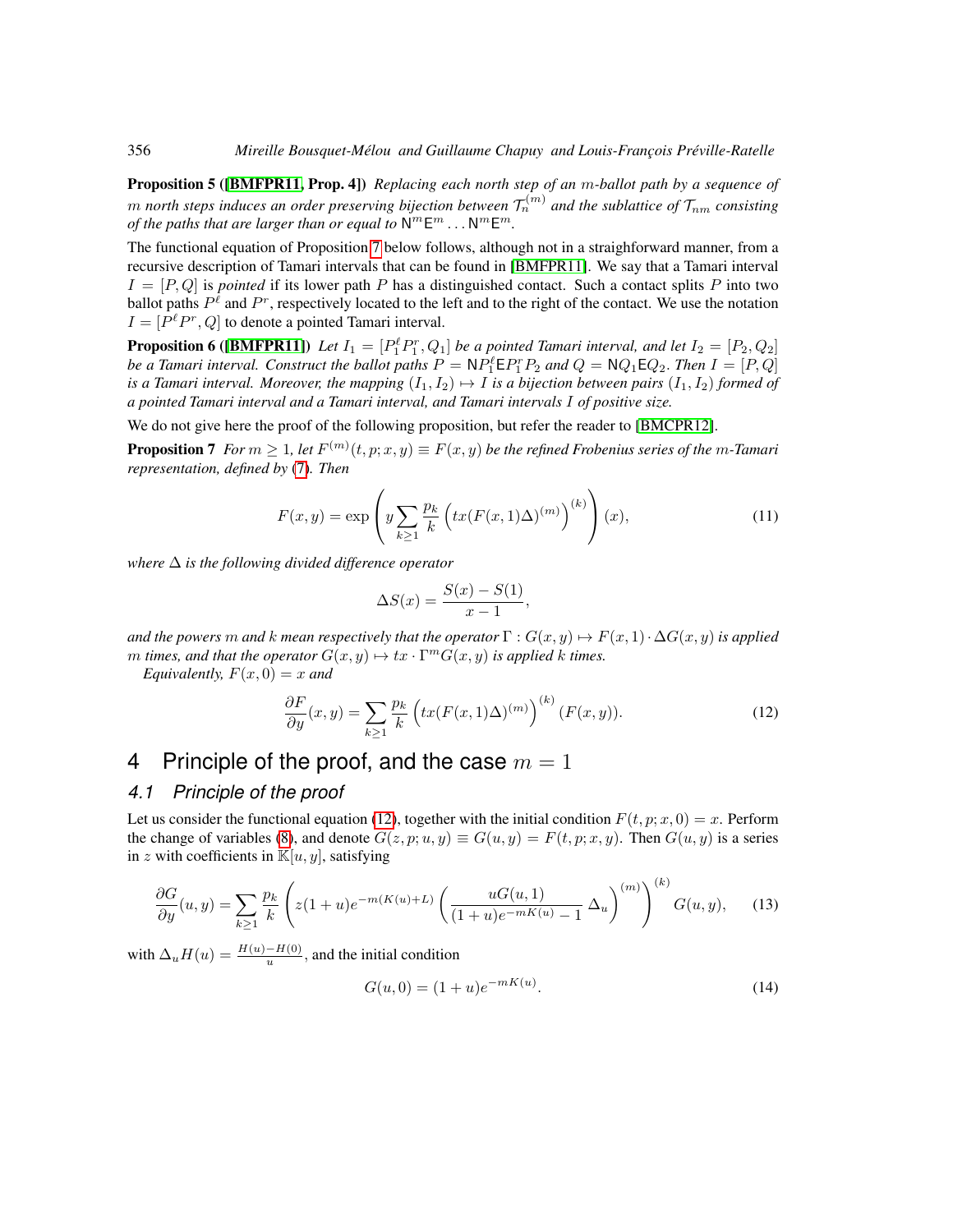This pair of equations defines  $G(u, y) \equiv G(z, p; u, y)$  uniquely as a formal power series in z. Indeed, the coefficient of  $z^n$  in G can be computed inductively from these equations (one first determines the coefficient of  $z^n$  in  $\frac{\partial G}{\partial y}$ , which can be expressed, thanks to [\(13\)](#page-7-4), in terms of the coefficients of  $z^i$  in  $G$  for  $i < n$ . Then the coefficient of  $z^n$  in G is obtained by integration with respect to y, using the initial condition [\(14\)](#page-7-5)). Hence, if we exhibit a series  $\tilde{G}(z, p; u, y)$  that satisfies both equations, then  $\tilde{G}(z, p; u, y) = G(z, p; u, y)$ . We are going to construct such a series.

Let

$$
G_1(z,p;u) \equiv G_1(u) = (1+\bar{u})e^{K(u)+L} \left( (1+u)e^{-mK(u)} - 1 \right).
$$

Then  $G_1(u)$  is a series in z with coefficients in  $\mathbb{K}[u]$ , which, as we will see, coincides with  $G(u, 1)$ . Consider now the following equation, obtained from [\(13\)](#page-7-4) by replacing  $G(u, 1)$  by  $G_1(u)$ :

$$
\frac{\partial \tilde{G}}{\partial y}(z, p; u, y) = \sum_{k \ge 1} \frac{p_k}{k} \left( z(1+u)e^{-m(L+K(u))} \left( \frac{uG_1(u)}{(1+u)e^{-mK(u)} - 1} \Delta_u \right)^{(m)} \right)^{(k)} \tilde{G}(z, p; u, y),\tag{15}
$$

with the initial condition

<span id="page-8-2"></span><span id="page-8-0"></span>
$$
\tilde{G}(z, p; u, 0) = (1 + u)e^{-mK(u)}.
$$
\n(16)

Eq. [\(15\)](#page-8-0) can be rewritten as

<span id="page-8-1"></span>
$$
\frac{\partial \tilde{G}}{\partial y}(u,y) = \sum_{k \ge 1} \frac{p_k}{k} \left( z(1+u)e^{-mK(u)} \Lambda^{(m)} \right)^{(k)} \tilde{G}(u,y) \tag{17}
$$

where  $\Lambda$  is the operator defined by

$$
\Lambda(H)(u) = (1+u)e^{K(u)} \frac{H(u) - H(0)}{u}.
$$

Again, it is not hard to see that  $(17)$  and the initial condition  $(16)$  define a unique series in z, denoted  $\tilde{G}(z, p; u, y) \equiv \tilde{G}(u, y)$ . The coefficients of this series lie in K[u, y]. The principle of our proof can be described as follows.

*If we prove that*  $\tilde{G}(u, 1) = G_1(u)$ *, then the equation* [\(15\)](#page-8-0) *satisfied by*  $\tilde{G}$  *coincides with the equation* [\(13\)](#page-7-4) *that defines* G, and *thus*  $\tilde{G}(u, y) = G(u, y)$ *. In particular,*  $G_1(z, p; u) =$  $G(z, p; u, 1) = G(z, p; u, 1) = F(t, p; x, 1)$ , and Theorem [3](#page-5-3) is proved.

#### <span id="page-8-4"></span>4.2 The case  $m = 1$

Take  $m = 1$ . We describe the three steps that, starting from [\(17\)](#page-8-1), prove that  $\tilde{G}(u, 1) = G_1(u)$ . In passing, we establish the expression [\(10\)](#page-6-1) of  $F(t, p; x, y)$  (equivalently, of  $\tilde{G}(z, p; u, y)$ ) given in Theorem [4.](#page-6-2)

#### *4.2.1 A homogeneous differential equation and its solution*

When  $m = 1$ , the equation [\(17\)](#page-8-1) defining  $\tilde{G}(z; u, y) \equiv \tilde{G}(u, y)$  reads

<span id="page-8-3"></span>
$$
\frac{\partial \tilde{G}}{\partial y}(u, y) = \sum_{k \ge 1} \frac{p_k}{k} z^k \left( (1+u)(1+\bar{u})\Omega \right)^{(k)} \tilde{G}(u, y),\tag{18}
$$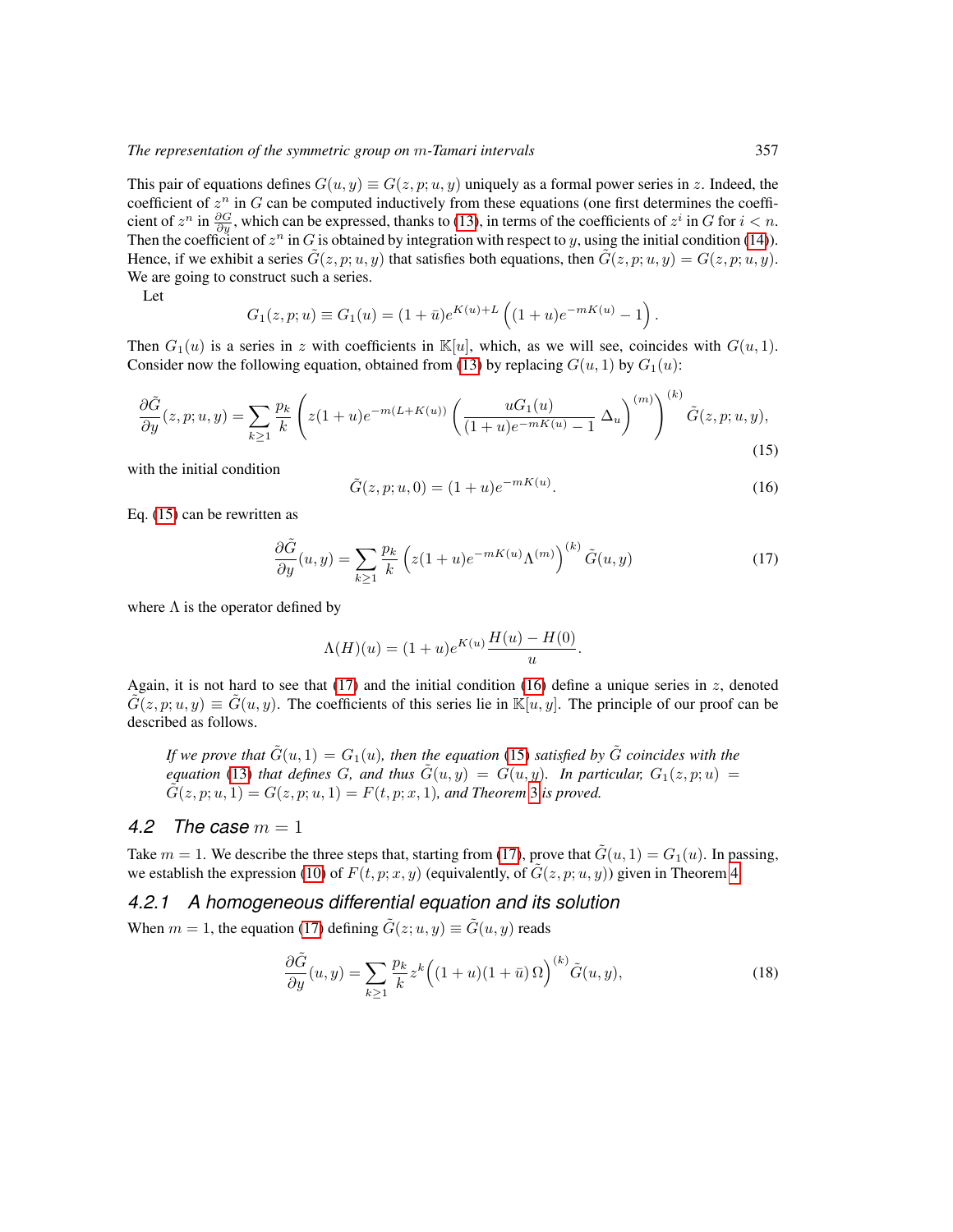where  $\bar{u} = 1/u$  and the operator  $\Omega$  is defined by  $\Omega H(u) = H(u) - H(0)$ , with the initial condition

<span id="page-9-1"></span>
$$
\tilde{G}(u,0) = (1+u)e^{-K(u)}.
$$
\n(19)

<span id="page-9-0"></span>These equations imply that  $\tilde{G}(-1, y) = 0$ . The following lemma provides us with a crucial symmetry property.

**Lemma 8** *For all*  $k \geq 0$  *one has:* 

$$
((1+u)(1+\bar{u})\Omega)^{(k)}\tilde{G}(u,y) = ((1+u)(1+\bar{u}))^{k}\tilde{G}(u,y) - P_k(v,y)
$$

*where*  $P_k(v, y) \in \mathbb{K}[y][[z]][v]$  *is a polynomial in*  $v = (1 + u)(1 + \bar{u})$ *.* 

**Proof:** By induction on  $k$ . Alternatively, readers well acquainted with lattice path enumeration may view this lemma as a form of the reflection principle.  $\Box$ 

The quantity  $P_k(v, y)$  is invariant under the substitution  $u \mapsto \bar{u}$ . This symmetry will enable us to eliminate some *a priori* intractable terms in [\(18\)](#page-8-3). Replacing u by  $\bar{u}$  in (18) gives

$$
\frac{\partial \tilde{G}}{\partial y}(\bar{u}, y) = \sum_{k \ge 1} \frac{p_k}{k} z^k \Big( (1 + u)(1 + \bar{u})\Omega \Big)^{(k)} \tilde{G}(\bar{u}, y),
$$

so that, applying Lemma [8](#page-9-0) and using  $v = (1 + u)(1 + \bar{u})$  we obtain:

$$
\frac{\partial}{\partial y}\left(\tilde{G}(u,y)-\tilde{G}(\bar{u},y)\right)=\sum_{k\geq 1}\frac{p_k}{k}z^k(1+u)^k(1+\bar{u})^k\left(\tilde{G}(u,y)-\tilde{G}(\bar{u},y)\right).
$$

This is now a *homogeneous* linear differential equation satisfied by  $\tilde{G}(u, y) - \tilde{G}(\bar{u}, y)$ . It is readily solved, and the initial condition [\(19\)](#page-9-1) yields

<span id="page-9-2"></span>
$$
\tilde{G}(u, y) - \tilde{G}(\bar{u}, y) = (1 + u) \left( e^{-K(u)} - \bar{u}e^{-K(\bar{u})} \right) e^{yV(u)}, \tag{20}
$$

where  $V(u) = \sum$  $k \geq 1$  $p_k$  $\frac{\partial k}{\partial k} z^k (1+u)^k (1+\bar{u})^k$  as in [\(4\)](#page-4-2).

### 4.2.2 Reconstruction of  $\tilde{G}(u, y)$

Recall that  $\tilde{G}(u, y) \equiv \tilde{G}(z, p; u, y)$  is a series in z with coefficients in  $\mathbb{K}[u, y]$ . Hence, by extracting from the above equation the positive part in  $u$  (as defined in Section [2.1\)](#page-4-3), we obtain

$$
\tilde{G}(u,y) - \tilde{G}(0,y) = [u^>] \left( (1+u) \left( e^{-K(u)} - \bar{u}e^{-K(\bar{u})} \right) e^{yV(u)} \right).
$$

For any Laurent polynomial  $P$ , we have

$$
[u^>[1+u]P(u) = (1+u)[u^>[P(u) + u[u^0]P(u)].
$$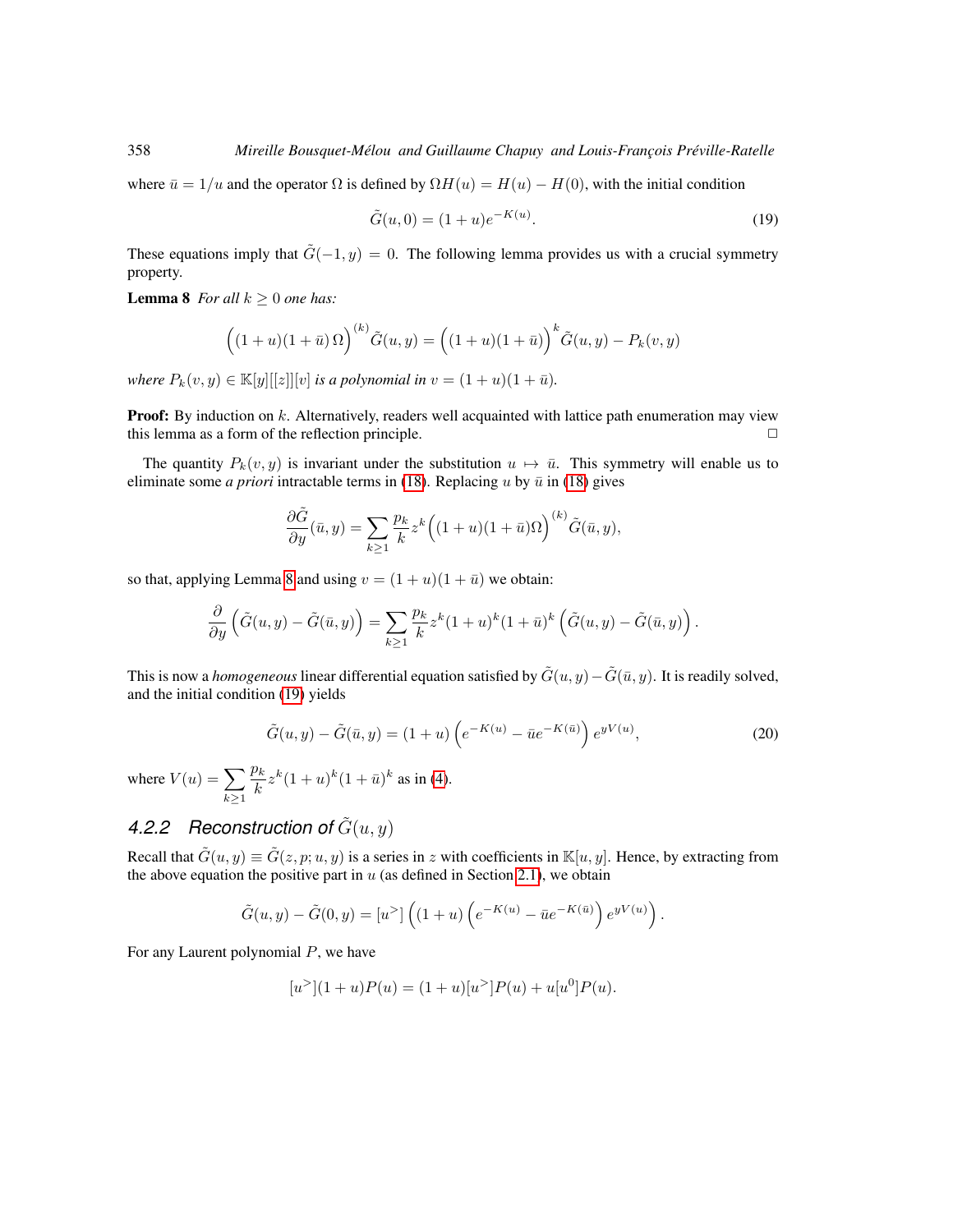Hence

$$
\tilde{G}(u,y) - \tilde{G}(0,y) = (1+u)[u^>] \left( e^{yV(u)} \left( e^{-K(u)} - \bar{u}e^{-K(\bar{u})} \right) \right) \n+ u[u^0] \left( e^{yV(u)} \left( e^{-K(u)} - \bar{u}e^{-K(\bar{u})} \right) \right).
$$

Setting  $u = -1$  in this equation gives, since  $\tilde{G}(-1, y) = 0$ ,

$$
-\tilde{G}(0,y) = -[u^0] \left( e^{yV(u)} \left( e^{-K(u)} - \bar{u}e^{-K(\bar{u})} \right) \right),
$$

so that finally,

<span id="page-10-0"></span>
$$
\tilde{G}(u, y) = (1+u)[u^{>}]\left(e^{yV(u)}\left(e^{-K(u)} - \bar{u}e^{-K(\bar{u})}\right)\right) \n+ (1+u)[u^{0}]\left(e^{yV(u)}\left(e^{-K(u)} - \bar{u}e^{-K(\bar{u})}\right)\right) \n= (1+u)[u^{>}]\left(e^{yV(u)}\left(e^{-K(u)} - \bar{u}e^{-K(\bar{u})}\right)\right).
$$
\n(21)

As explained in Section [4.1,](#page-7-6)  $\tilde{G}(u, y) = G(u, y)$  will be proved if we establish that  $\tilde{G}(u, 1) = G_1(u)$ . This is the final step of our proof.

#### *4.2.3 The case* y = 1

Eq. [\(21\)](#page-10-0) completely describes the solution of [\(18\)](#page-8-3). It remains to check that  $\tilde{G}(u, 1) = G_1(u)$ , that is,

<span id="page-10-1"></span>
$$
\tilde{G}(u,1) = (1+\bar{u})e^{K(u)+L}\left((1+u)e^{-K(u)}-1\right).
$$
\n(22)

Let us set  $y = 1$  in [\(21\)](#page-10-0). Using  $V(u) = K(u) + L + K(\bar{u})$ , this gives:

$$
\tilde{G}(u,1) = (1+u)[u^{\geq}] \left( e^{V(u)-K(u)} - \bar{u}e^{V(u)-K(\bar{u})} \right)
$$
  
\n
$$
= (1+u)[u^{\geq}] \left( e^{L+K(\bar{u})} - \bar{u}e^{L+K(u)} \right)
$$
  
\n
$$
= (1+u)e^{L} \left( 1 - \bar{u}e^{K(u)} + \bar{u} \right),
$$

which coincides with [\(22\)](#page-10-1). Hence  $\tilde{G}(z, p; u, y) = G(z, p; u, y) = F(t, p; x, y)$  (with the change of variables [\(8\)](#page-5-1)), and Theorem [4](#page-6-2) is proved, using [\(21\)](#page-10-0).

### *4.3 A few words on the general case*

Assume  $m > 1$ . Recall from Section [4.1](#page-7-6) that we start from [\(17\)](#page-8-1), and want to prove that  $\tilde{G}(u, 1) = G_1(u)$ . We consider the  $m + 1$  roots  $u_0, \ldots, u_m$  of the equation  $v(u) = v(u_i)$ , where  $v(u) = (1 + u)^{m+1} \bar{u}^m$ . They play a role similar to u and  $\bar{u}$  in Section [4.2.](#page-8-4) This enables us to obtain a generalization of [\(20\)](#page-9-2), involving a linear combination of the  $m + 1$  series  $\tilde{G}(u_i, y)$ . The reconstruction of  $\tilde{G}(u, y)$  and  $\tilde{G}(u, 1)$ from this equation is possible, but difficult, and the expression it gives for  $\tilde{G}(u, 1)$  did not allow us to prove directly that  $\tilde{G}(u, 1) = G_1(u)$ . Instead, we first proved that the generalization of [\(20\)](#page-9-2) has a unique solution when  $y = 1$ , and then checked that  $G_1(u)$  is a solution. Proving uniqueness of the solution is difficult, and makes the proof for  $m > 1$  significantly longer than for  $m = 1$ .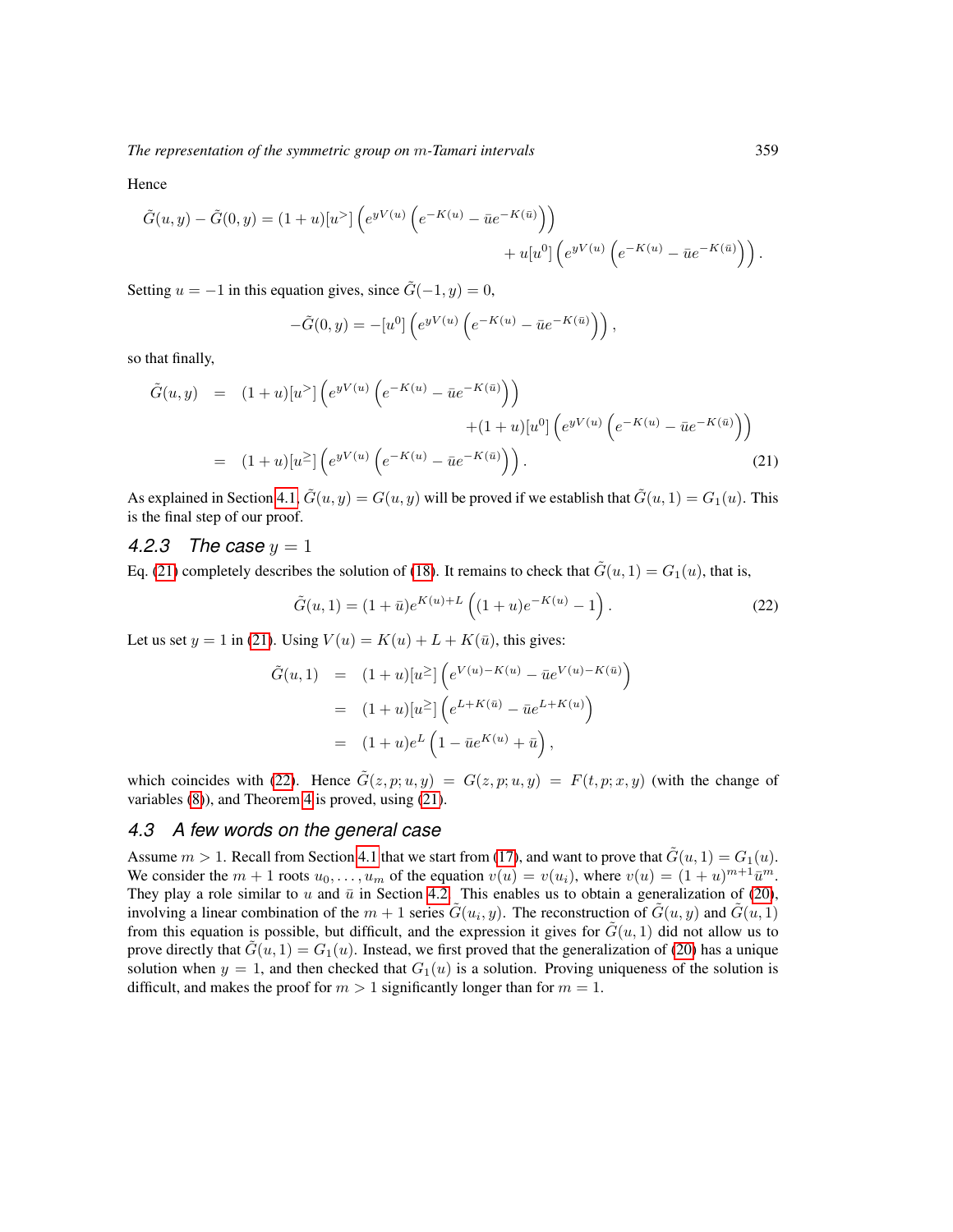### Acknowledgements

We are grateful to Francois Bergeron for advertising in his beautiful lectures various conjectures related to Tamari intervals. We also thank Eric Fusy and Gilles Schaeffer for interesting discussions on this topic. ´

### **References**

- <span id="page-11-2"></span>[BB09] O. Bernardi and N. Bonichon. Intervals in Catalan lattices and realizers of triangulations. *J. Combin. Theory Ser. A*, 116(1):55–75, 2009.
- <span id="page-11-5"></span>[BMCPR12] M. Bousquet-Mélou, G. Chapuy, and L.-F. Préville-Ratelle. The representation of the symmetric group on m-Tamari intervals. Arxiv:1202.5925, 2012.
- <span id="page-11-1"></span>[BMFPR11] M. Bousquet-Mélou, É. Fusy, and L.-F. Préville-Ratelle. The number of intervals in the m-Tamari lattices. *Electron. J. Combin.*, 2011. Arxiv 1106.1498, to appear.
- <span id="page-11-4"></span>[BPRar] B. Bergeron and L.-F. Preville-Ratelle. Higher trivariate diagonal harmonics via generalized ´ Tamari posets. *J. Combinatorics*, to appear. Arxiv:1105.3738.
- <span id="page-11-0"></span>[DM47] A. Dvoretzky and Th. Motzkin. A problem of arrangements. *Duke Math. J.*, 14:305–313, 1947.
- <span id="page-11-3"></span>[FT67] H. Friedman and D. Tamari. Problèmes d'associativité: Une structure de treillis finis induite par une loi demi-associative. *J. Combinatorial Theory*, 2:215–242, 1967.
- <span id="page-11-12"></span>[GH96] A. M. Garsia and M. Haiman. A remarkable  $q, t$ -Catalan sequence and  $q$ -Lagrange inversion. *J. Algebraic Combin.*, 5(3):191–244, 1996.
- <span id="page-11-6"></span>[GH02] A. M. Garsia and J. Haglund. A proof of the q, t-Catalan positivity conjecture. *Discrete Math.*, 256(3):677–717, 2002.
- <span id="page-11-7"></span>[Hag03] J. Haglund. Conjectured statistics for the q, t-Catalan numbers. *Adv. Math.*, 175(2):319– 334, 2003.
- <span id="page-11-8"></span>[Hag08] J. Haglund. *The* q*,*t*-Catalan numbers and the space of diagonal harmonics*, volume 41 of *University Lecture Series*. American Mathematical Society, Providence, RI, 2008.
- <span id="page-11-10"></span>[Hai94] M. D. Haiman. Conjectures on the quotient ring by diagonal invariants. *J. Algebraic Combin.*, 3(1):17–76, 1994.
- <span id="page-11-11"></span>[Hai02] M. Haiman. Vanishing theorems and character formulas for the Hilbert scheme of points in the plane. *Invent. Math.*, 149(2):371–407, 2002.
- <span id="page-11-13"></span>[HHL<sup>+</sup>05] J. Haglund, M. Haiman, N. Loehr, J. B. Remmel, and A. Ulyanov. A combinatorial formula for the character of the diagonal coinvariants. *Duke Math. J.*, 126(2):195–232, 2005.
- <span id="page-11-9"></span>[HL05] J. Haglund and N. Loehr. A conjectured combinatorial formula for the Hilbert series for diagonal harmonics. *Discrete Math.*, 298(1-3):189–204, 2005.